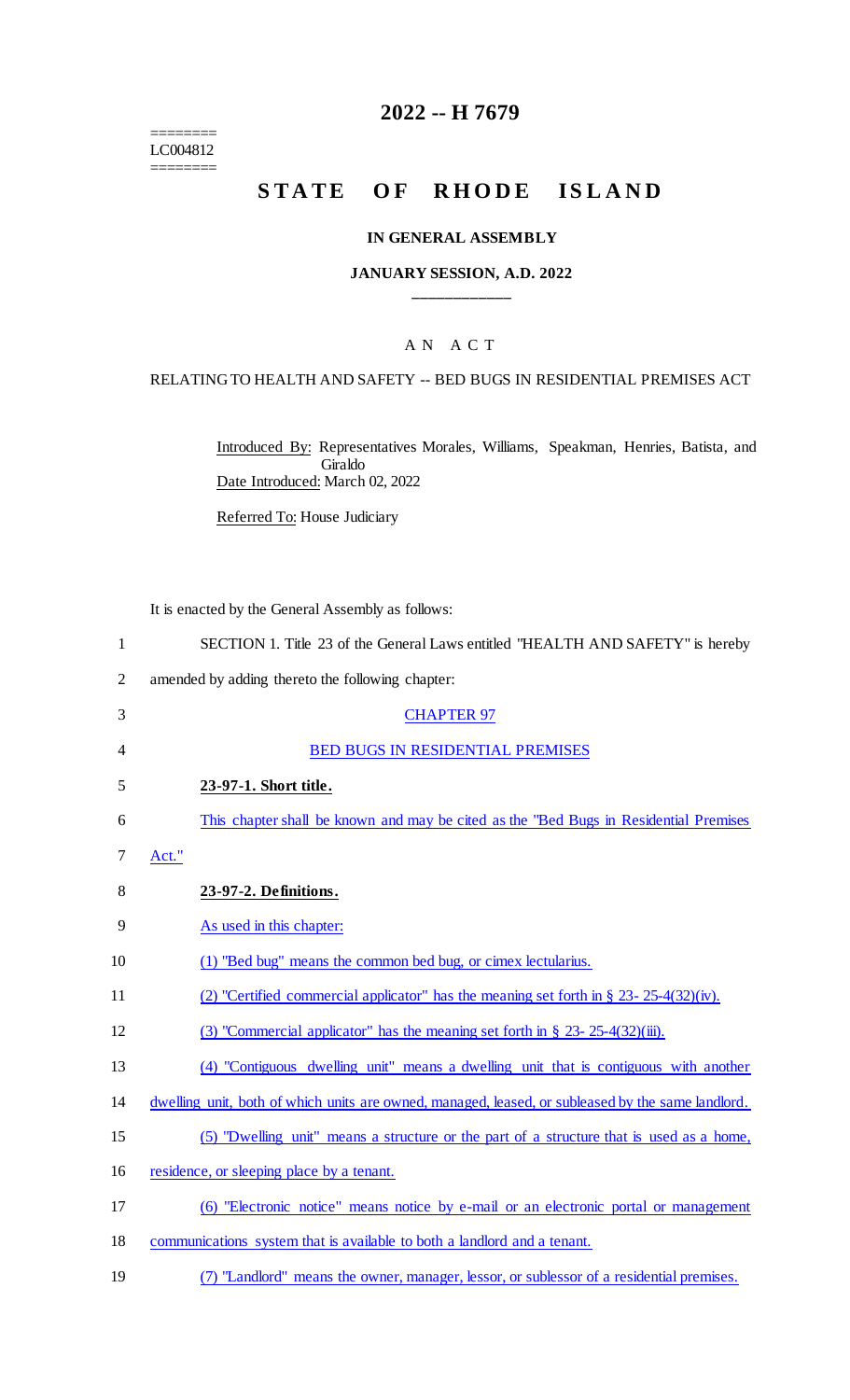(8) "Licensed commercial applicator" has the meaning set forth in § 23-25-4(32)(v). (9) "Pest control agent" means a certified commercial operator, licensed commercial applicator, or commercial applicator. (10) "Tenant" means a person entitled under a rental agreement to occupy a dwelling unit to the exclusion of others. **23-97-3. Bed bugs -- Notification to Landlord -- Landlord duties.** (a) A tenant shall promptly notify the tenant's landlord via written or electronic notice when 8 the tenant knows or reasonably suspects that the tenant's dwelling unit contains bed bugs. A tenant who gives a landlord electronic notice of a condition shall send such notice only to the e-mail address, telephone number, or electronic portal specified by the landlord in the rental agreement 11 for communications. In the absence of such a provision in the rental agreement, the tenant shall communicate with the landlord in a manner that the landlord has previously used to communicate with the tenant. The tenant shall retain sufficient proof of the delivery of the electronic notice. (b) Not more than ninety-six (96) hours after receiving notice of the presence of bed bugs or the possible presence of bed bugs, a landlord, after providing notice to the tenant as described in § 23-97-5(a): (1) Shall obtain an inspection of the dwelling unit by a pest control agent; and (2) May enter the dwelling unit or any contiguous dwelling unit for the purpose of allowing the inspection as provided in § 23-97-4. (c) If the inspection of a dwelling unit confirms the presence of bed bugs, the landlord shall also cause to be performed an inspection of all contiguous dwelling units as promptly as is reasonably practical. **23-97-4. Bed bugs -- Inspections -- treatments -- Costs.** (a) If a landlord obtains an inspection for bed bugs, the landlord must provide written notice to the tenant within two (2) business days after the inspection indicating whether the dwelling unit contains bed bugs. (b) If a pest control agent conducting an inspection determines that neither the dwelling unit nor any contiguous dwelling unit contains bed bugs, the notice provided by the landlord pursuant to subsection (a) of this section must inform the tenant that if the tenant remains concerned that the dwelling unit contains bed bugs, the tenant may contact the local health department to report such concerns. (c) If a pest control agent conducting an inspection determines that a dwelling unit or any contiguous dwelling unit contains bed bugs in any stage of the life cycle, the pest control agent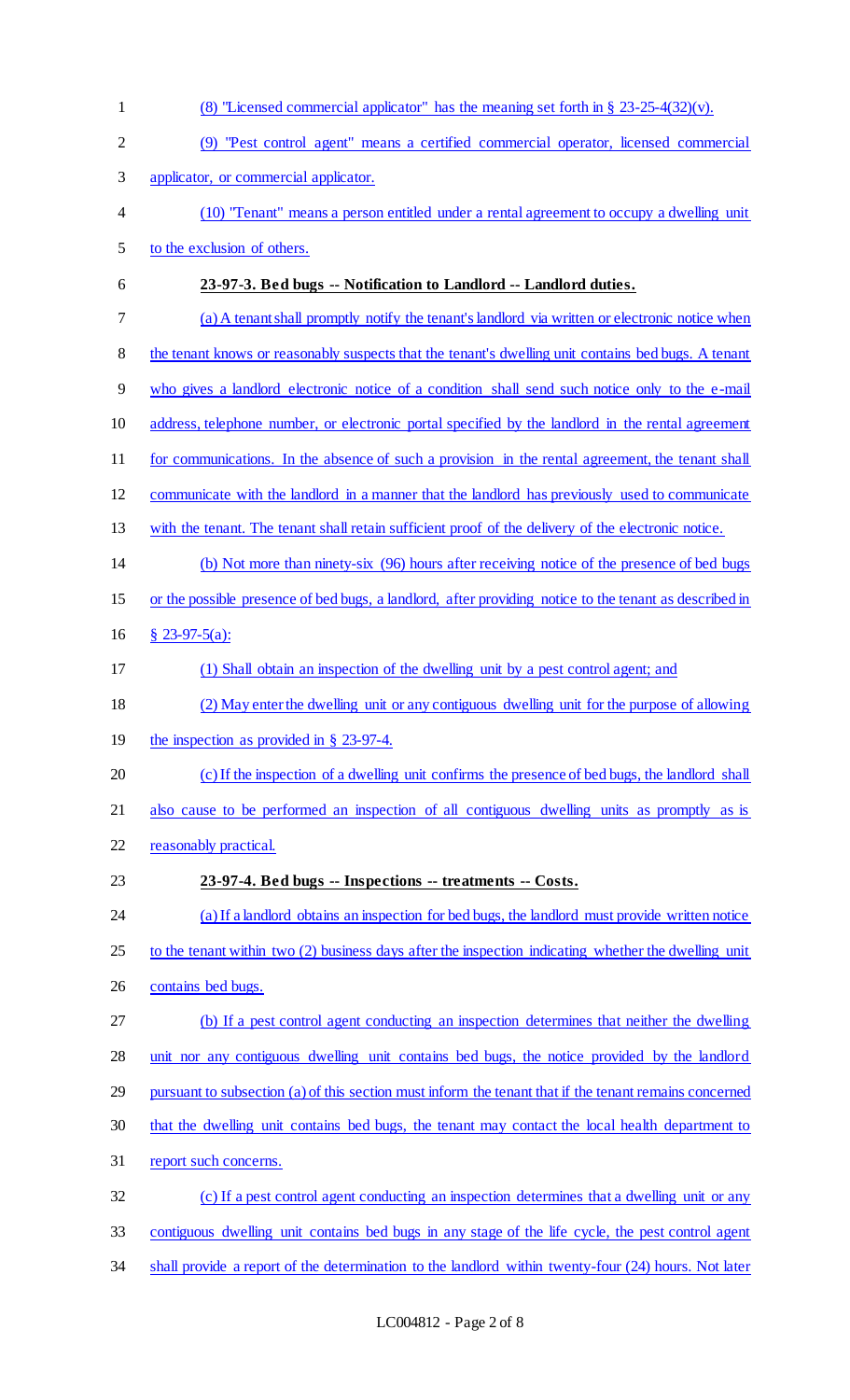1 than five (5) business days after the date of the inspection, the landlord shall commence reasonable measures, as determined by the pest control agent, to effectively treat the bed bug presence, including retaining the services of a pest control agent to treat the dwelling unit and any contiguous dwelling unit. (d) Except as otherwise provided in this chapter, a landlord is responsible for all costs associated with an inspection for, and treatment of, bed bugs. Nothing in this section prohibits a tenant from contacting any agency at any time concerning the presence of bed bugs. **23-97-5. Bed bugs -- Access to dwelling unit and personal belongings -- Notice costs.** (a)(1) If a landlord or pest control agent must enter a dwelling unit for the purpose of conducting an inspection for, or treating the presence of, bed bugs, the landlord shall provide the 11 tenant reasonable written or electronic notice of such fact at least forty-eight (48) hours before the landlord or pest control agent attempts to enter the dwelling unit; except that a rental agreement 13 may provide for a different minimum time for the notice. A tenant who receives such notice shall not unreasonably deny the landlord or pest control agent access to the dwelling unit. (2) A tenant may waive the notice requirement described in subsection (a)(1) of this section. (b) A pest control agent who is inspecting a dwelling unit for bed bugs may conduct an initial visual and manual inspection of a tenant's bedding and upholstered furniture. The pest control 19 agent may inspect items other than bedding and upholstered furniture when the pest control agent determines that such an inspection is necessary and reasonable. (c) If a pest control agent finds bed bugs in a dwelling unit or in any contiguous dwelling unit, the qualified inspector may have such additional access to the tenant's personal belongings as 23 the qualified inspector determines is necessary and reasonable. 24 (d) A tenant shall comply with reasonable measures to permit the inspection for, and the 25 treatment of, the presence of bed bugs as determined by the pest control agent, and the tenant is 26 responsible for all costs associated with preparing the tenant's dwelling unit for inspection and treatment. A tenant who knowingly and unreasonably fails to comply with the inspection and treatment requirements provided in this chapter is liable for the cost of any bed bug treatments of the dwelling unit and contiguous dwelling units if the need for such treatments arises from the tenant's noncompliance. (e) If any furniture, clothing, equipment, or personal property belonging to a tenant is found to contain bed bugs, the qualified inspector shall advise the tenant that the furniture, clothing, equipment, or personal property should not be removed from the dwelling unit until a pest control agent determines that a bed bug treatment has been completed; except that, if the determination that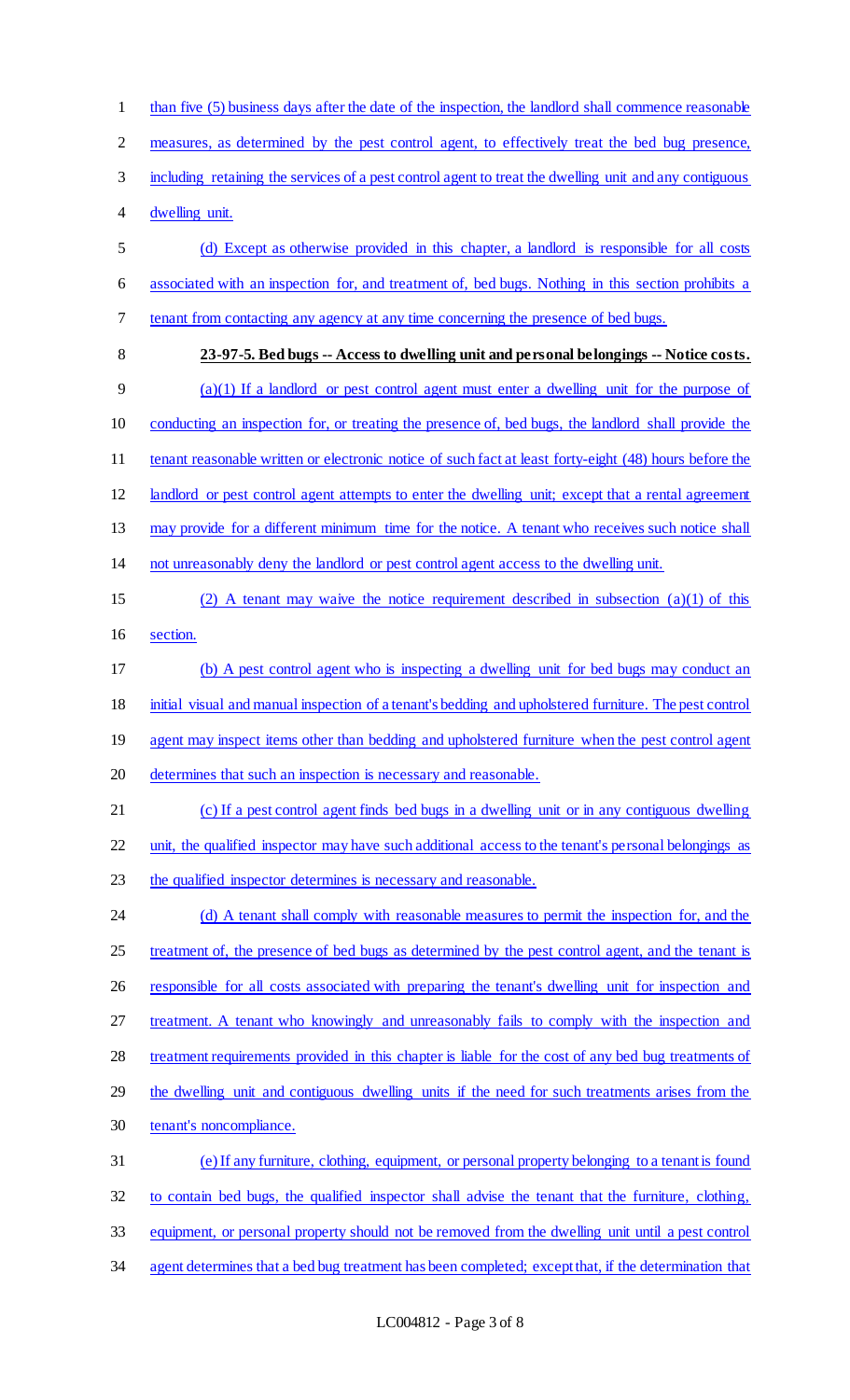- any furniture, clothing, equipment, or personal property contains bed bugs is made by a pest control
- 2 agent then the qualified inspector shall advise the tenant regarding the removal of the furniture,
- clothing, equipment, or personal property. The tenant shall not dispose of personal property that
- 4 was determined to contain bed bugs in any common area where such disposal may risk the
- infestation of other dwelling units.
- $6 \quad$  (f)(1) Nothing in this section requires a landlord to provide a tenant with alternative lodging or to pay to replace a tenant's personal property.
- (2) Nothing in this section preempts or restricts the application of any state or federal law
- concerning reasonable accommodations for persons with disabilities.
- 

## **23-97-6. Bed bugs -- Renting of dwelling units with bed bugs prohibited.**

- 11 A landlord shall not offer for rent a dwelling unit that the landlord knows or reasonably
- suspects to contain bed bugs. Upon request from a prospective tenant, a landlord shall disclose to
- the prospective tenant whether, to the landlord's knowledge, the dwelling unit that the landlord is
- offering for rent contained bed bugs within the previous eight (8) months. Upon request from a
- tenant or a prospective tenant, a landlord shall disclose the last date, if any, on which a dwelling
- unit being rented or offered for rent was inspected for, and found to be free of, bed bugs.
- **23-97-7. Remedies -- Liability.**
- (a) A landlord who fails to comply with this chapter is liable to the tenant for the tenant's
- actual damages.
- (b) A landlord may apply to a court of competent jurisdiction to obtain injunctive relief
- against a tenant who:
- 22 (1) Refuses to provide reasonable access to a dwelling unit; or
- (2) Fails to comply with a reasonable request for inspection or treatment of a dwelling unit.
- 24 (c) If a court finds that a tenant has unreasonably failed to comply with one or more
- requirements set forth in this chapter, the court may issue a temporary order to carry out the
- provisions of this chapter including:
- (1) Granting the landlord access to the dwelling unit for the purposes set forth in this
- chapter;
- (2) Granting the landlord the right to engage in bed bug inspection and treatment measures in the dwelling unit; and
- (3) Requiring the tenant to comply with specific bed bug inspection and treatment measures
- or assessing the tenant with costs and damages related to the tenant's noncompliance.
- (d) Any court order granting a landlord access to a dwelling unit must be served upon the
- tenant at least twenty-four (24) hours before a landlord or pest control agent enters the dwelling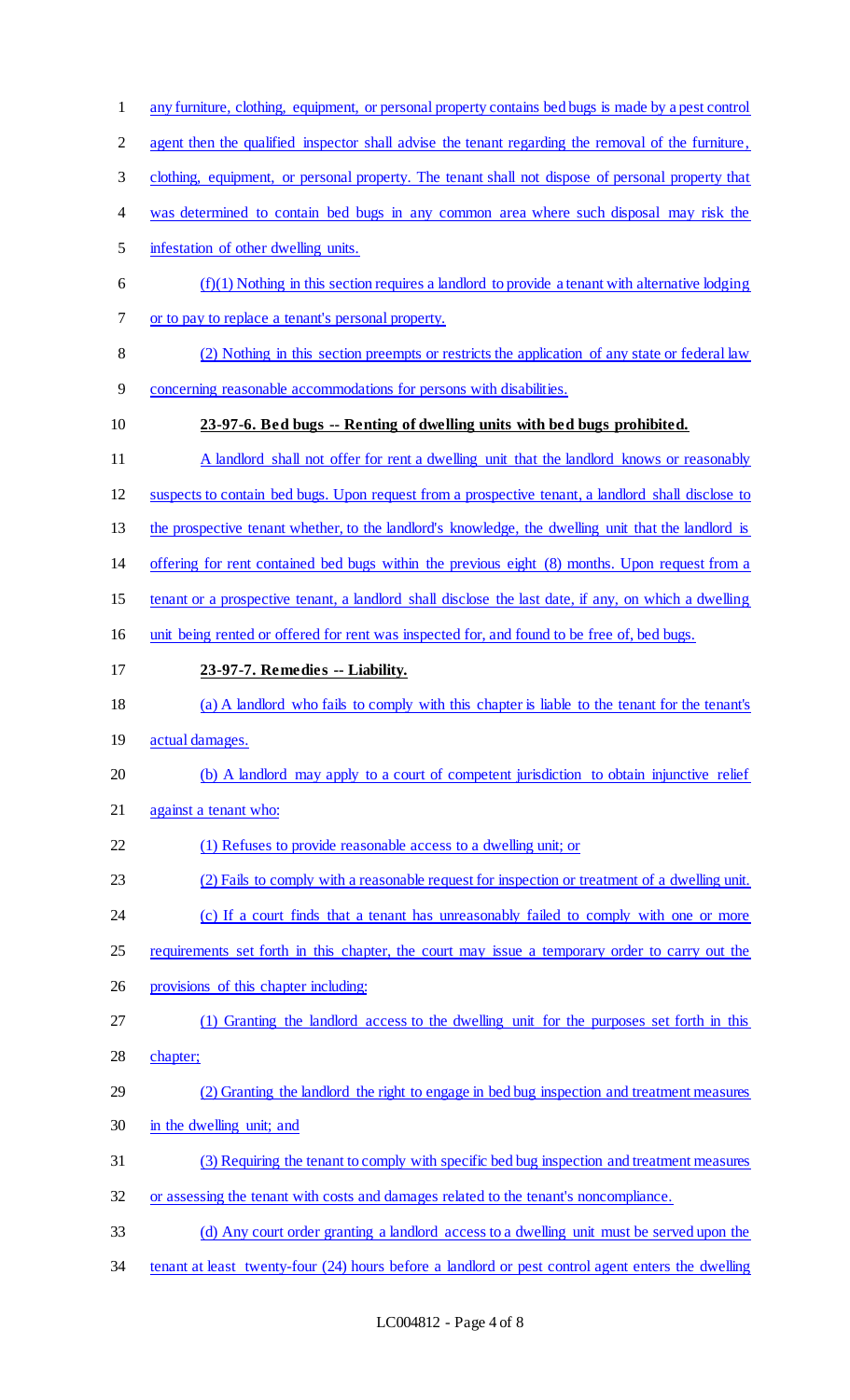- unit.
- (e)(1) The remedies in this section are in addition to any other remedies available at law or
- in equity to any person.
- (2) This section does not limit or restrict the authority of any state or local housing or health
- code enforcement agency.
- **23-97-8. Bed bug exemption.**
- Any owner or occupant of a dwelling, dwelling unit or structure in compliance with the

provisions of this chapter shall be exempt from the provision of § 45-24.3-6 with respect to any

- condition concerning the infestation of bed bugs.
- SECTION 2. Section 45-24.3-6 of the General Laws in Chapter 45-24.3 entitled "Housing Maintenance and Occupancy Code" is hereby amended to read as follows:
- 

#### **45-24.3-6. Responsibilities of owners and occupants.**

 (a) No owner or operator or other person shall occupy, or let to another person, any vacant dwelling, dwelling unit, or structure unless it and the premises are clean, sanitary, fit for human occupancy, and comply with this chapter and all applicable legal requirements of the state and the corporate unit.

 (b) Every owner of a multiple dwelling is responsible for maintaining, in a clean and sanitary condition, the shared or public areas of the dwelling and premises. Occupants of two (2) and three (3) family dwellings shall share the maintenance of clean and sanitary conditions within the shared or public areas of the dwelling and premises.

 (c) Every occupant of a dwelling, dwelling unit, or structure shall maintain in a clean sanitary condition that part or those parts of the dwelling, dwelling unit, or structure and premises that the occupant occupies and controls.

 (d) Every occupant of a dwelling, dwelling unit, or structure shall dispose of all his or her rubbish in a clean, sanitary, and safe manner.

 (e) Every occupant of a dwelling, dwelling unit, or structure shall dispose of all his or her garbage and any other organic waste which might provide food for insects and/or rodents in a clean, sanitary, and safe manner, and if a container is used for storage pending collection it shall be rodent proof, insect proof, and watertight.

 (f) Every owner or operator of a dwelling containing four (4) or more dwelling units shall supply facilities or containers for the sanitary and safe storage and/or disposal of rubbish and garbage. In the case of single, two (2) or three (3) family dwellings and structures it is the responsibility of the occupant to furnish those facilities or refuse containers.

(g) The owner of a dwelling, dwelling unit, or structure is responsible for providing and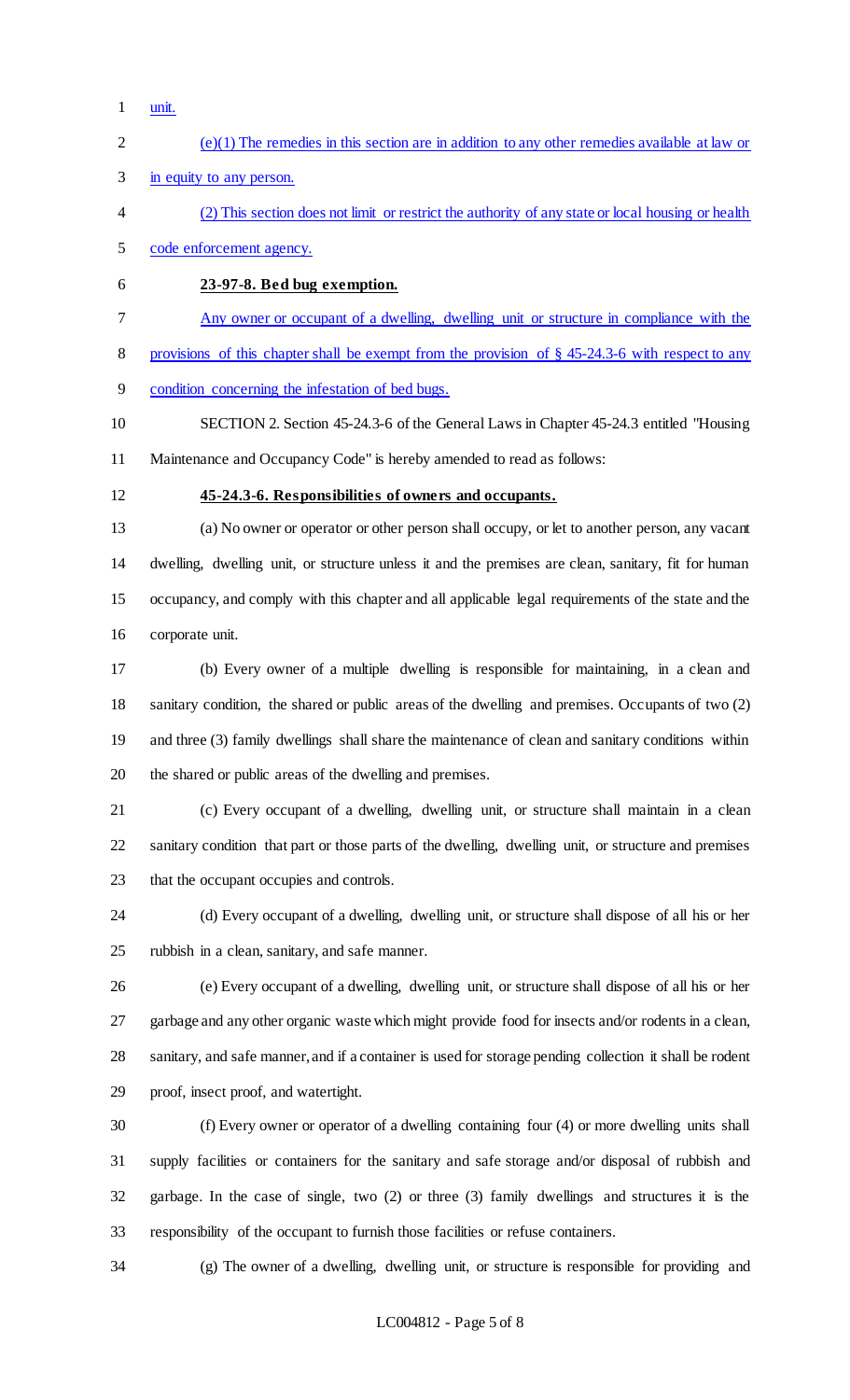hanging all screens and double or storm doors and windows where used for ventilation whenever they are required under the provisions of this chapter or any rule or regulation adopted pursuant to this chapter, except where there is a written agreement between the owner and occupant. In the absence of an agreement, maintenance or replacement of screens, and storm doors and windows, once installed in any one season, become the responsibility of the occupant.

 (h) The owner of a dwelling or dwelling unit is responsible for the providing and hanging of shades or other devices on every window of every room used for sleeping and for every room equipped with a flush water closet or bathtub, affording privacy to persons within those rooms. Once installed in any one rental by the owner, replacements become the responsibility of the occupant.

 (i) Every occupant of a dwelling containing a single dwelling unit and every occupant of a structure is responsible for the extermination of any insects, rodents, or other pests therein or on the premises. Every occupant of a dwelling unit, in a dwelling containing more than one dwelling unit, is responsible for this extermination whenever his or her dwelling is the only one infected. Notwithstanding the foregoing provisions of this subsection, whenever infestation is caused by a failure of the owner to maintain a dwelling in a rodent-proof or reasonably insect-proof condition, extermination is the responsibility of the owner. Whenever infestation exists in two (2) or more of the dwelling units in any dwelling, or in the shared or public parts of any dwelling containing two (2) or more dwelling units, extermination is the responsibility of the owner.

 (j) Every occupant of a dwelling unit or structure shall keep all supplied plumbing fixtures and facilities in a clean and sanitary condition, and is responsible for the exercise of reasonable care in their proper use and operation.

 (k) No owner or occupant of a dwelling, dwelling unit, or structure shall accumulate or permit the accumulation of rubbish, boxes, lumber, scrap metal, or any other materials in a manner that may provide a rodent harborage in or about any dwelling, dwelling unit, or structure. Stored materials shall be stacked neatly in piles elevated at least eighteen inches (18") above the ground or floor. The provisions of this subsection do not apply to firewood or kindling wood stored in or about any dwelling, dwelling unit, or structure by the owner or occupant of that property; provided, that the wood is stored for use within the dwelling, dwelling unit or structure, unless prohibited by town or city ordinance.

 (l) Every owner or occupant of a dwelling, dwelling unit, or structure shall comply with the provisions of chapter 97 of title 23 relating to bed bugs in residential premises.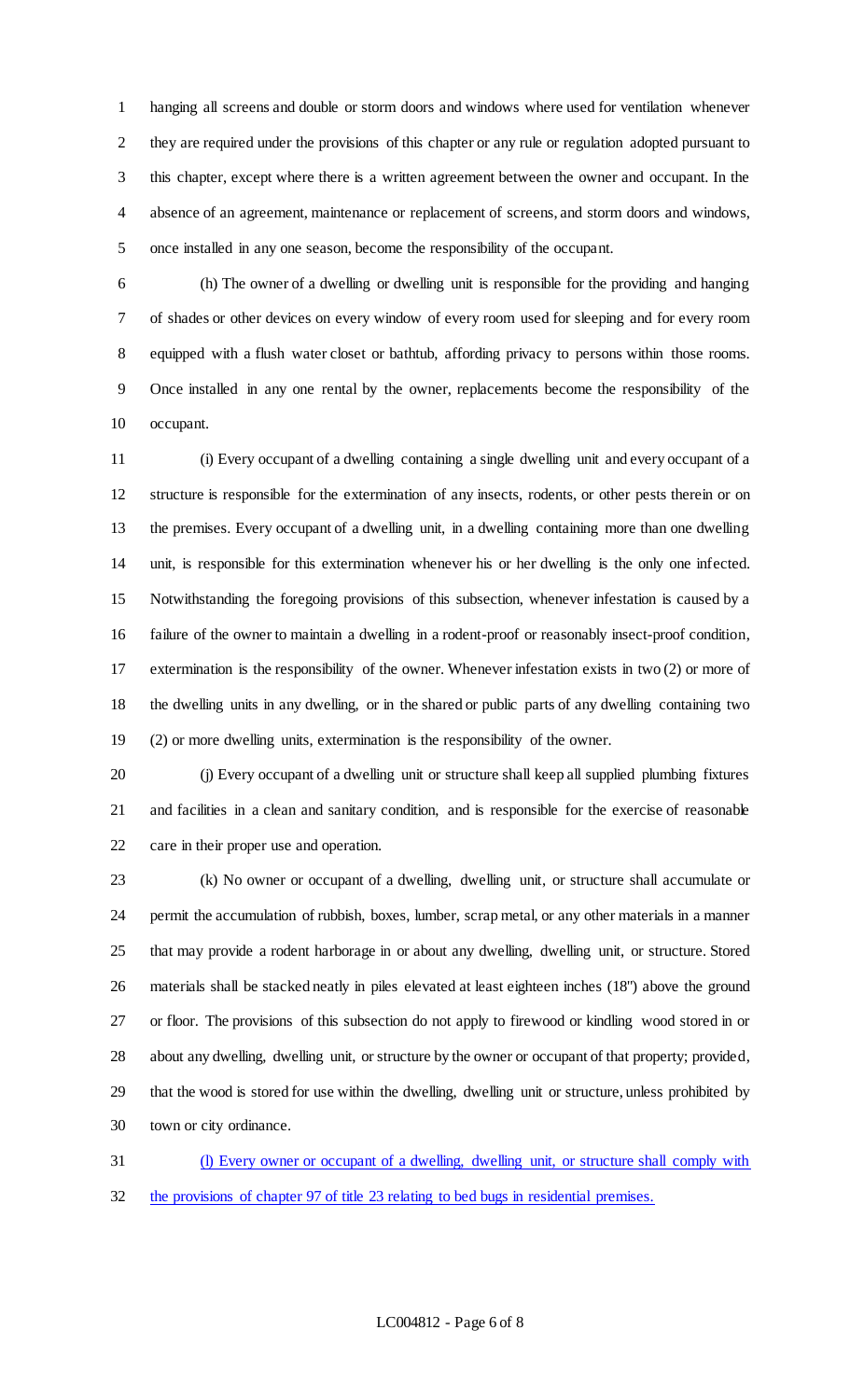======== LC004812 ========